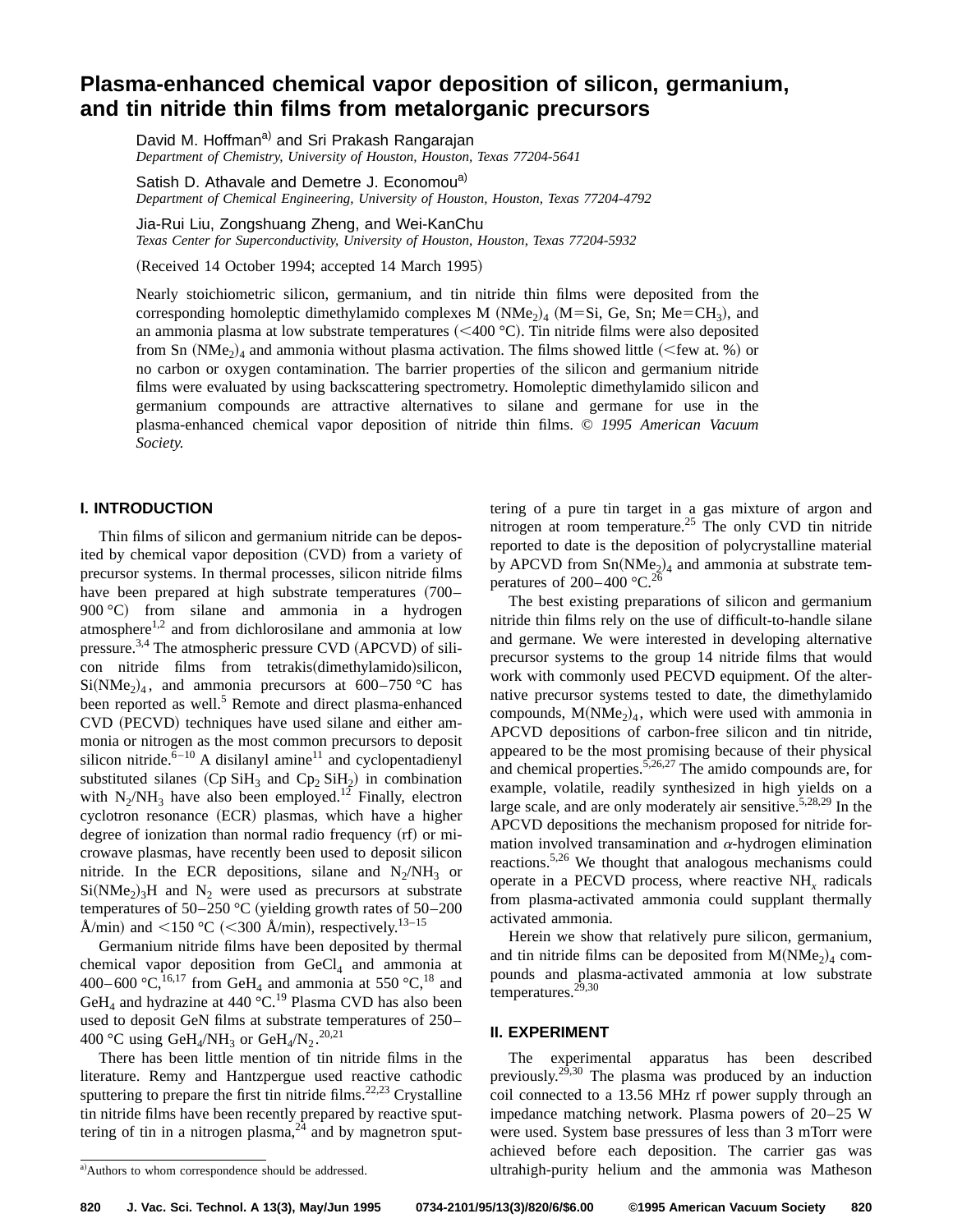ULSI purity. The precursor flow rate was adjusted to approximately 6%–10% of the total flow rate by means of a needle valve.

Silicon substrates were cut ( $\approx$ 1 cm<sup>2</sup>) from boron-doped  $(100)$  silicon wafers (Excil Corporation, CA). The substrates were cleaned by degreasing with dichloroethane for 2 min, followed by immersion in a HF:H<sub>2</sub>O  $(1:10)$  solution for 2 min, and finally, rinsing in de-ionized water. Quartz substrates were microscope slides (ChemGlass Inc., NJ), which were degreased by rinsing in dichloroethane for 2 min.

Backscattering spectrometry (BS) was carried out by using an NEC Tandetron tandem accelerator.<sup>31</sup> Data were typically acquired with a beam current of 20 nA until a charge of  $4-10 \mu C$  (depending on the quality of statistics desired) was accumulated. A  $\text{He}^{2+}$  incident beam with energies between 3.3 and 3.7 MeV was typically used. In this energy regime there is an enhanced sensitivity for light elements, while the scattering from the heavy elements follows the Rutherford  $model.<sup>32</sup>$  Elastic recoil detection spectrometry (ERD) was carried out using a beam of 8.2 MeV  $O<sup>4+</sup>$ . Data for each sample were collected until there was an accumulated charge of 1–5  $\mu$ C, again depending on the quality of statistics desired. A hydrogen-implanted silicon substrate with a hydrogen concentration of  $1 \times 10^{17}$  atoms/cm<sup>2</sup> was used as calibration standard. The surface morphology of the films was studied by using a Stereo-Scan 250 MK 37 scanning electron microscope with a beam energy range of 20–30 keV. Infrared (IR) spectra were collected for films deposited on silicon substrates using a Mattson Galaxy 5000 series FTIR in the range 500–4000  $\text{cm}^{-1}$ . Transmittance spectra for films deposited on quartz substrates were collected on a Hewlett– Packard 8452 A diode array spectrophotometer.

## **III. RESULTS AND DISCUSSION**

#### **A. General growth conditions and film properties**

 $Si(NMe<sub>2</sub>)<sub>4</sub>$ ,  $Ge(NMe<sub>2</sub>)<sub>4</sub>$ , and  $Sn(NMe<sub>2</sub>)<sub>4</sub>$ , synthesized by following published procedures, were used as the main group precursors.5,28,29 The compounds are liquids at room temperature with moderately low boiling points  $[Si(NMe<sub>2</sub>)<sub>4</sub>,$ 74 – 75 °C/19 mm Hg; Ge(NMe<sub>2</sub>)<sub>4</sub>, 87 – 89 °C/15 mm Hg;  $Sn(NMe<sub>2</sub>)<sub>4</sub>, 51 °C/0.15 mm Hg].<sup>27,28</sup>$ 

The germanium and tin nitride depositions were carried out with undiluted ammonia, but the silicon nitride depositions required helium dilution of the  $NH<sub>3</sub>$  to avoid unacceptable carbon incorporation  $(10–20$  at. %) in the films. The silicon nitride depositions with undiluted ammonia did, however, give faster growth rates  $(>=400 \text{ Å/min})$ . In all cases, helium was passed through the reactor as the substrate was heated to the desired deposition temperature and during cool down after deposition. The precursor flask was maintained at room temperature for the silicon and germanium compounds. The tin complex was gently heated with a heating tape  $(\approx 45 \degree C)$  to increase its volatility.

Film growth was observed in all cases on silicon and quartz substrates at temperatures between 100 and 400 °C. In general, the qualitative growth rates of the films increased going down the group; that is, under similar deposition conditions, the tin nitride deposited at the highest rate followed

TABLE I. Compositional data and refractive indexes of silicon nitride films.<sup>a</sup>

| Temperature<br>(°C) | $N/Si$ ratio <sup>b</sup> | H/Si ratio<br>$(at, %)$ <sup>c</sup> | Refractive index |
|---------------------|---------------------------|--------------------------------------|------------------|
| 192                 | 1.2                       | 0.37(17)                             | 1.5              |
| 307                 | 1.4                       | 0.24(10)                             | 1.8              |
| 406                 | 1.5                       | 0.25(10)                             | 1.8              |

<sup>a</sup> Flow rates: NH<sub>3</sub>, 20 sccm; He, 80 sccm, precursor,  $\sim$  6-7 sccm. Plasma power, 20–25 W.

<sup>b</sup>The error in the determination of the N/Si ratio is estimated to be  $\pm 0.1$ .

<sup>c</sup>A density of 3.44 g/cm<sup>3</sup>, the bulk value, was assumed for silicon nitride (Ref. 53). The error in the H/Si ratio is estimated to be  $\pm 0.06$ .

by germanium and silicon nitride, respectively. This is consistent with an initial associative step in the deposition mechanism because the size of the group 14 atoms increases going down the period from silicon to tin, making the respective amido compounds less hindered, but other factors may be involved as well.

The deposited films varied in thickness along the substrate area with the thickest part growing near the metalorganic inlet and decreasing in thickness along the substrate diagonal away from the inlet. All of the films had the highly colored rainbow-like interference patterns usually observed for coatings with high refractive indexes. The films were smooth and adhered well to the substrates as judged by the standard tape test.<sup>33</sup>

The silicon and germanium nitride films were unaffected by concentrated HCl and aqua regia as judged by visual inspection, but they readily dissolved in 48% hydrofluoric acid. The tin nitride films dissolved readily in concentrated HCl, aqua regia and 48% HF. This is in contrast to tin nitride films produced from  $Sn(NMe<sub>2</sub>)<sub>4</sub>$  and  $NH<sub>3</sub>$  by APCVD, which did not dissolve readily in these reagents.<sup>26</sup>

In control experiments, films deposited at 300 °C from the  $M(NMe<sub>2</sub>)<sub>4</sub>$  compounds in the absence of ammonia had large amounts of carbon contamination  $(10–20$  at. %) as estimated by backscattering spectrometry  $(BS)$  measurements.<sup>5,26</sup> Also,  $Si(NMe<sub>2</sub>)<sub>4</sub>$  or  $Ge(NMe<sub>2</sub>)<sub>4</sub>$  and NH<sub>3</sub> gave no depositions in the absence of a plasma at substrate temperatures of  $200-400$  °C.<sup>5</sup> Tin nitride films were deposited, however, from  $Sn(NMe<sub>2</sub>)<sub>4</sub>$  and ammonia at substrate temperatures of 100–200 °C without a plasma.

X-ray diffraction was used to examine the crystallinity of selected samples of silicon (deposition temperature 307  $^{\circ}C$ , on silicon), germanium  $(302 \degree C, \text{ on silicon})$ , and tin nitride films  $(148 \degree C, \text{ plasma deposited on silicon}; 154 \degree C, \text{ther-}$ mally deposited on silicon). In all cases there were no peaks, suggesting that the films were amorphous.

#### **B. Silicon nitride films**

Table I lists compositional data and refractive indexes for silicon nitride films deposited at various temperatures using  $Si(NMe<sub>2</sub>)<sub>4</sub>$  and plasma activated NH<sub>3</sub>. In all cases the flow rates of ammonia and helium were 20 and 80 sccm, respectively, and the precursor flow rate was approximately  $6-7$ sccm.

Growth rates were determined from film thicknesses obtained by BS measurements. Growth rates in the range of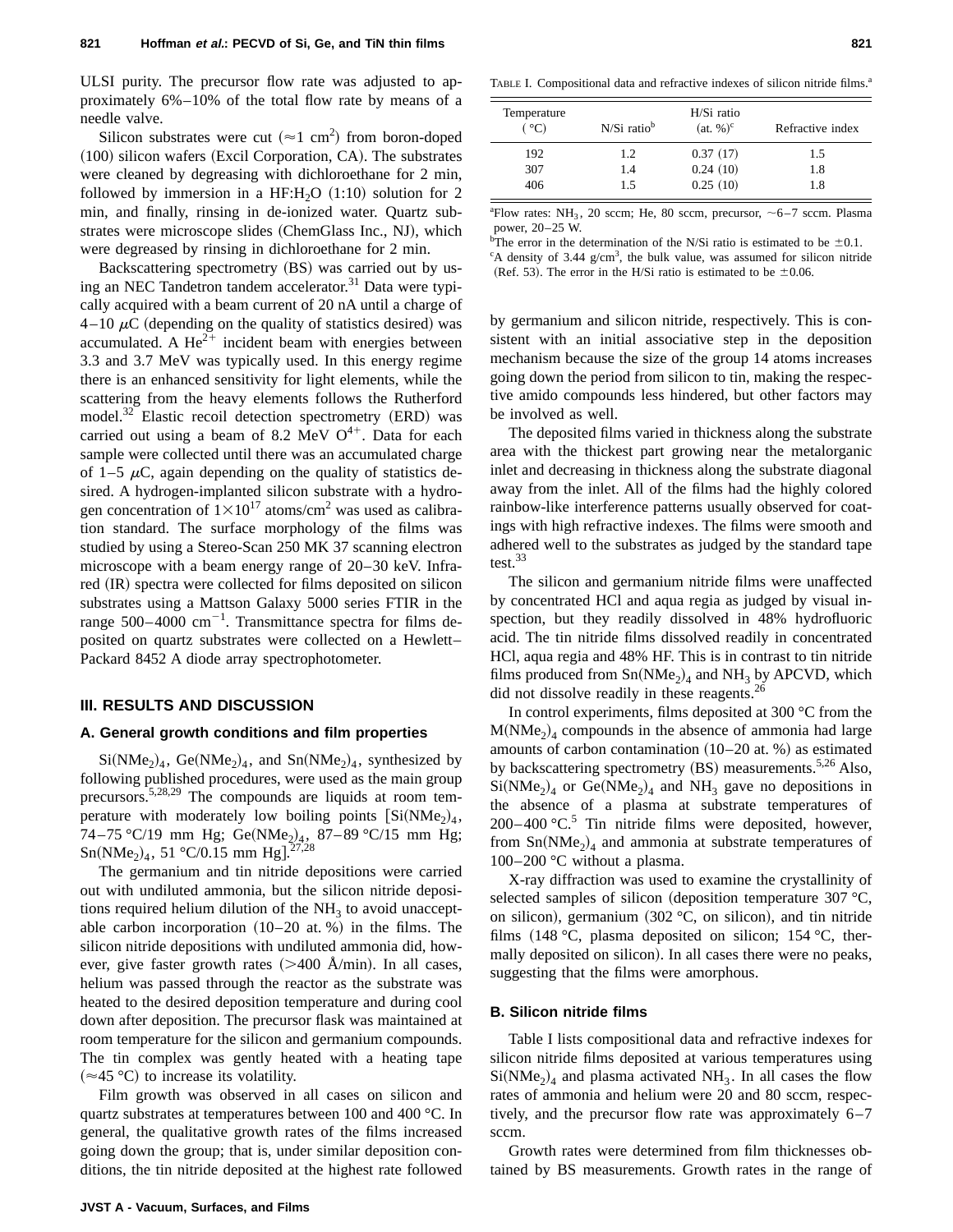

FIG. 1. Transmission spectra of silicon nitride films deposited from  $Si(NMe<sub>2</sub>)<sub>4</sub>$  and plasma-activated NH<sub>3</sub> at (a) 188, (b) 304, and (c) 401 °C on quartz.

75–120 Å/min were obtained at substrate temperatures of 192– 406 °C. The rather small dependence of the growth rate on substrate temperature suggests that the rate limiting step has a low activation energy. Growth rates for plasmadeposited silicon nitride typically range from 10 to 300 Å/min,<sup>6,11,13,15</sup> although rates of approximately 1500 Å/min have been achieved in higher-power  $(\approx 180 \text{ W})$  PECVD reactors.<sup>35</sup>

Compositional analyses of the films were primarily carried out by using  $BS^{31}$  According to the BS data, the silicon nitride films were close to stoichiometric, with N/Si ratios varying between 1.2 to 1.5. This is to be compared to a N/Si ratio of 1.33 for perfectly stoichiometric films. There appears to be a trend towards a nitrogen excess as the deposition temperature increases but firm conclusions are not warranted because of the experimental error in the ratios. BS spectra showed little or no carbon contamination ( $\leq$  few at. %). Oxygen was not observed in the spectra, again suggesting  $\leq$  few at. % contamination.

Literature reports suggest that stoichiometric films have been difficult to prepare by using other PECVD precursors. For example, silicon nitride films deposited from a  $SiH<sub>4</sub>/NH<sub>3</sub>/N<sub>2</sub>$  plasma were found to have N/Si ratios varying between 0.92 and 1.47 for different ammonia partial pressures, and  $\text{SiN}_x$  films deposited from  $\text{SiH}_4/\text{N}_2$ , had an excess of silicon with the highest N/Si ratio achieved being  $1.22^{6,36}$ 

Hydrogen concentrations, evaluated by ERD (Table I), decreased with increasing substrate temperature, a phenomenon also observed in silicon nitride films prepared by other plasma CVD techniques.<sup>10,37,38</sup>

IR spectra showed bands arising from the Si–N stretch around 880  $\text{cm}^{-1}$ , the N–H stretching and bending motions around 3300 and 1170  $cm^{-1}$ , respectively, and the Si-H stretch at around  $2180 \text{ cm}^{-1}$ . The observed frequencies agree well with the literature values.<sup>37,39,40</sup>

Transmittance spectra of the silicon nitride films deposited on quartz at various temperatures are shown in Fig. 1. The films, all approximately 1800–2000 Å thick, are highly transparent with optical transmittances of 90%–95% at 632 nm, the region of the visible spectrum important for mask–

wafer alignment in a lithography process. $^{41}$  The reported optical transmittance of low-pressure CVD SiN*<sup>x</sup>* membranes around 2  $\mu$ m thick is about 85%–95%.<sup>14,41</sup>

The optical band gap of the silicon nitride films was calculated from the absorbance measurements by plotting  $d^2E^2$ vs *E*, where *d* is the optical density or absorbance and *E* is the photon energy. $42-44$  The band gaps ranged from 5.2 to 5.5 eV, increasing with increasing deposition temperature. This is probably due to the increased nitrogen content, as suggested from calculations by Martin-Moreno *et al.*<sup>45</sup> There are only a few reports of band-gap measurements for silicon nitride films in the literature with the reported values varying from 2.8 to 4.0 eV.<sup>41,45</sup> The optical band gap of stoichiometric  $Si_3N_4$  films is reported to be around 5 eV.<sup>46</sup>

The refractive indexes (Table I) varied from  $1.5$  to  $1.8$ . Refractive indexes for nearly stoichiometric silicon nitride films deposited by PECVD are reported to be between 1.9 and 2.0 with lower values indicating nitrogen-rich films.6,12,35 The deviation of our results from the literature values is probably due to the variable nitrogen and hydrogen concentrations, which cause deviations in the film densities.

Silicon nitride is used extensively as a final passivation and coating layer for integrated circuit applications because of its excellent diffusion barrier properties.<sup>36,39</sup> The effectiveness of our silicon nitride films as a diffusion barrier in Au/SiN<sub>x</sub>/Si metallization scheme was evaluated using BS.<sup>47</sup> The experiment consisted of comparing BS spectra of goldcoated silicon nitride films before and after annealing. Figure  $2(a)$  shows the BS spectrum of a silicon nitride film about 600 Å thick with a 500-Å-thick gold overlayer before annealing. The sample was then annealed at 510 °C under a 100 sccm flow of helium for 1 h and its BS spectrum was again recorded [Fig.  $2(b)$ ]. The spectrum reveals only a slight broadening of the gold peak at the base of the peak, indicating only a small amount of gold interdiffusion into the silicon substrate after the high-temperature treatment. A scanning electron microscope (SEM) image of the gold-coated SiN*<sup>x</sup>* films after annealing showed numerous globular structures which may be beads of gold–silicon eutectic that reportedly from at  $\approx$ 377 °C.<sup>47</sup>

#### **C. Germanium nitride films**

Compositional data and refractive indexes of germanium nitride films deposited at three temperatures using  $Ge(NMe<sub>2</sub>)<sub>4</sub>$  and plasma-activated ammonia are presented in Table II.

The growth rate varied between 110 and 310 Å/min for deposition temperatures in the range of 190–385 °C. For comparison, germanium nitride films deposited by lowpressure CVD from  $GeCl<sub>4</sub>$  and ammonia have growth rates of  $5-50$  Å/min.<sup>16</sup> Germanium nitride films deposited from plasma-activated GeH<sub>4</sub> and  $N_2/NH_3$  have growth rates of  $\approx$ 10–25 Å/min.<sup>20,21</sup>

The stoichiometries of the  $\text{GeV}_x$  films deposited on silicon were determined by backscattering spectrometry. The films were nearly stoichiometric (Table II), and carbon and oxygen contamination was typically  $\leq$ 3 and  $\leq$ 1 at. %, respectively. Germanium nitride films deposited from plasmaactivated GeH<sub>4</sub> and N<sub>2</sub>/NH<sub>3</sub> were reported to have a N/Ge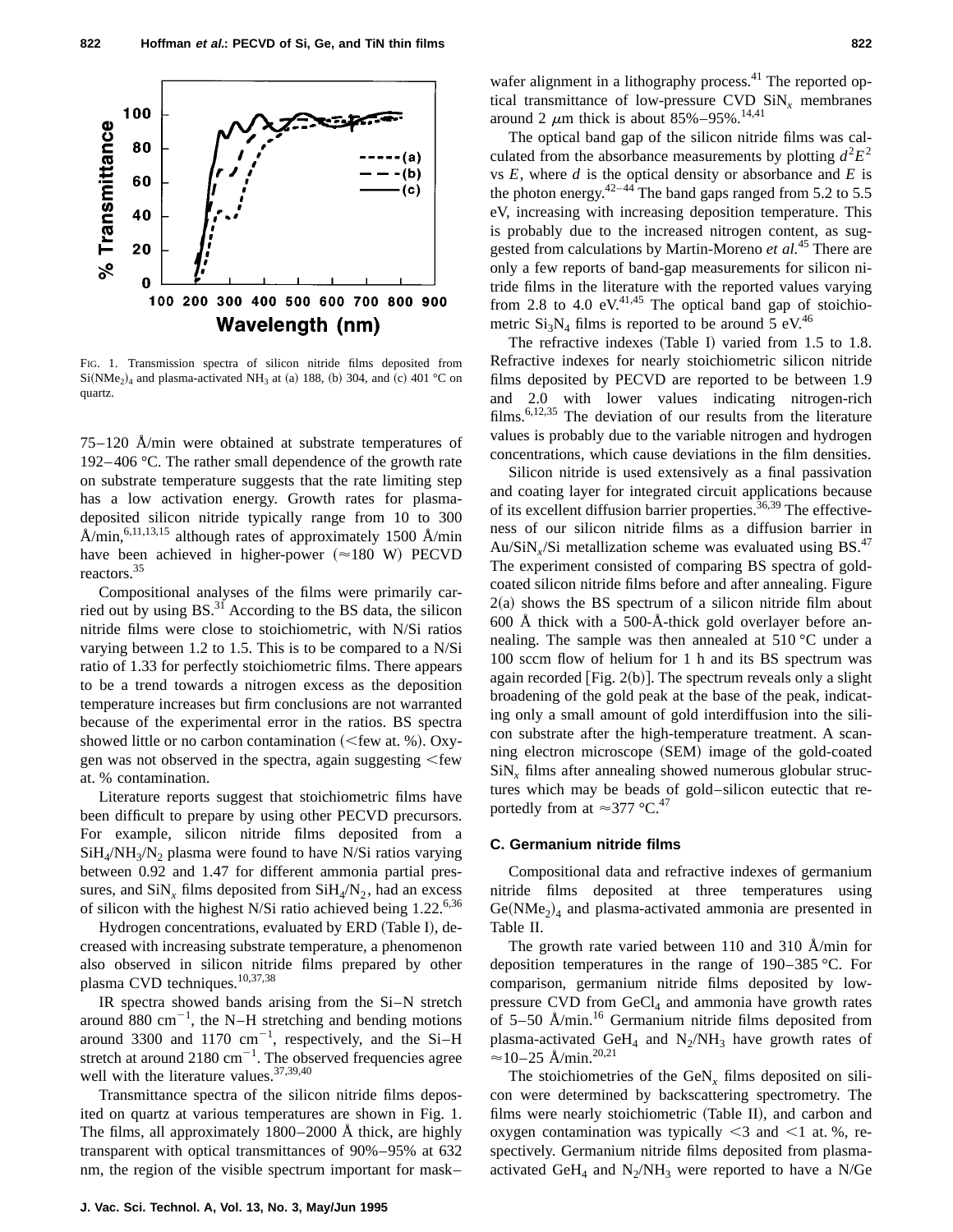

FIG. 2. (a) BS spectrum of a silicon nitride film  $(\approx 600 \text{ Å}$  thick) deposited at 279 °C on silicon that was subsequently coated with gold ( $\approx$  500 Å thick). BS beam: 3.3 MeV  $He^{2+}$ . (b) BS spectrum of the gold-coated silicon nitride film shown in (a) after annealing in a flow of He  $(100$  sccm) at 510 °C for 1 h. BS beam:  $3.3$  MeV He<sup>2+</sup>.

ratio of 0.5 and films deposited by reactive sputtering of germanium in a hydrazine plasma had N/Ge ratios of  $0.18 - 0.2$ <sup>21,48</sup>

Calculated hydrogen contents, taken from ERD spectra, are also listed in Table II. A slight decrease in hydrogen content is observed on increasing the substrate temperature from 302 to 385 °C. There appear to be no other reports in the literature on the determination of the hydrogen content in germanium nitride films.

TABLE II. Compositional data and refractive indexes of germanium nitride films.<sup>a</sup>

| Temperature<br>(°C) | $N/Ge$ ratio <sup>b</sup> | $H/Ge$ ratio<br>$(at, %)^c$ | Refractive index |
|---------------------|---------------------------|-----------------------------|------------------|
| 190                 | 1.2                       | 0.28(13)                    | 2.1              |
| 302                 | 1.3                       | 0.29(13)                    | 2.2              |
| 385                 | 13                        | 0.23(10)                    | 2.1              |

<sup>a</sup>NH<sub>3</sub>, 70 sccm; precursor,  $\sim$  5–6 sccm. Plasma power, 20–25 W. <sup>b</sup>The error in the determination of the N/Ge ratio is estimated to be  $\pm 0.1$ . <sup>c</sup>A density of 5.24 g/cm<sup>3</sup>, the bulk value, was assumed for germanium nitride (Ref. 53). The error in the H/Ge ratio is estimated to be  $\pm 0.06$ .

TABLE III. Compositional data and refractive indexes for plasma-deposited and thermally deposited tin nitride films.<sup>a</sup>

| Temperature<br>(°C) | $N/Sn$ ratio <sup>c</sup> | $H/Sn$ ratio<br>$(at. %)^d$ | Refractive index |
|---------------------|---------------------------|-----------------------------|------------------|
| $112^a$             | 1.4                       | 0.16(7)                     | 2.0              |
| 148 <sup>a</sup>    | 1.3                       | 0.18(8)                     | 1.5              |
| $200^a$             | 1.3                       | 0.34(15)                    | 1.9              |
| 106 <sup>b</sup>    | 1.3                       | 0.25(11)                    | 2.1              |
| $154^b$             | 1.3                       | 0.36(16)                    | 2.1              |
| 201 <sup>b</sup>    | 1.6                       | 0.15(7)                     | 2.2              |

<sup>a</sup> Flow rate: NH<sub>3</sub>, 30 sccm; precursor,  $\sim$  2–3 sccm. Plasma power, 20–25 W. <sup>b</sup>Flow rate:  $NH_3$ , 30 sccm. No plasma was used.

<sup>c</sup>The error in the determination of the N/Sn ratio is estimated to be  $\pm 0.1$ .  $dA$  density of 3.53 g/cm<sup>3</sup>, was assumed for tin nitride (Ref. 54). The error in the H/Sn ratio is estimated to be  $\pm 0.06$ .

IR spectra for the germanium nitride films had two prominent bands at 723 and  $\approx$ 3300 cm<sup>-1</sup>. Bands at 3300 and 714 cm<sup>-1</sup> in  $\alpha$ -Ge<sub>3</sub>N<sub>4</sub> were previously assigned to N–H and Ge–N stretching motions, respectively.17,21 We also observed a weak intensity band at 1159  $cm^{-1}$  that may arise from N–H bending motions (cf., the N–H bend in  $\text{SiN}_x$  films, which is reported to occur at  $\approx$ 1180 cm<sup>-1</sup>).<sup>37</sup>

Germanium nitride films deposited on quartz (approximately  $2500-2800$  Å thick) had transmittances of  $70\% - 85\%$ at 632 nm, which increased with increasing deposition temperature. Band gaps of the films varied from 4.4 to 4.8 eV. There appears to be only one other reported band gap measurement for  $Ge_3N_4$  films (4.0 eV).<sup>23</sup> The refractive indexes of the films were close to  $2.1$  (Table II), the value reported for bulk and thin-film germanium nitride.<sup>16,17,23</sup>

The barrier properties of the GeN<sub>x</sub> films in a Au/GeN<sub>x</sub>/Si metallization scheme were investigated by BS. $47$  A 900-Åthick germanium nitride layer on silicon with a 500-Å-thick gold overlayer was subjected to thermal treatment at 411 °C for 20 min under a 100 sccm flow of helium. Backscattering spectra were collected before and after annealing. The spectra showed that there was some interdiffusion of the gold overlayer into the germanium nitride, but not into the silicon substrate. SEM micrographs of the annealed samples showed nodular structures that may be beads of Ge–Au eutectic, which form at temperatures below  $\leq 400$  °C.<sup>47</sup>

#### **D. Tin nitride films**

Tables III lists compositional data and refractive indexes for tin nitride films deposited using  $Sn(NMe<sub>2</sub>)<sub>4</sub>$  and ammonia with and without the use of plasma excitation. All the films were deposited using undiluted ammonia flowing at a rate of 30 sccm. To obtain films that would adhere to the substrates, it was necessary to maintain low substrate temperatures  $(100-200 \degree C).$ 

The growth rates of the plasma-deposited tin nitride films ranged from 750 to 1625 Å/min for substrate temperatures from 112 to 200  $\degree$ C. In general, a lower growth rate was obtained without plasma activation, under otherwise identical conditions. This suggests that the plasma-activated ammonia is more reactive to the tin precursor than nonactivated ammonia, thereby leading to higher deposition rates. In some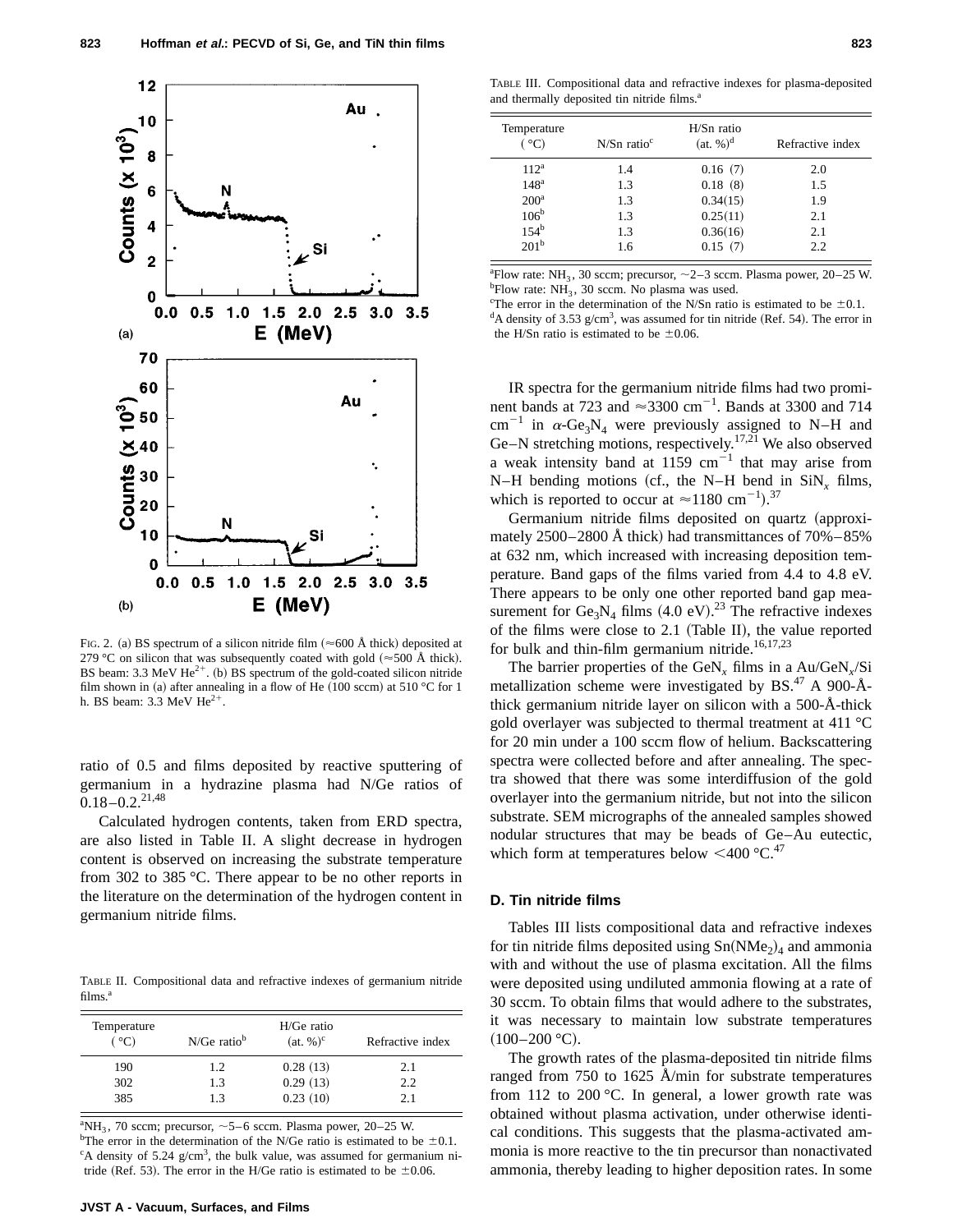

FIG. 3. BS spectrum for a plasma-deposited tin nitride film on silicon. Deposition temperature: 200 °C. BS beam: 3.3 MeV  $He^{2+}$ .

instances, a growth rate of over 5000 Å/min was observed at 200 °C due to uncontrolled rapid injection of the precursor. Interestingly, these very high growth rate films had properties comparable to the rest of the films. Tin nitride films deposited from  $Sn(NMe<sub>2</sub>)<sub>4</sub>$  and  $NH<sub>3</sub>$  by the APCVD technique at 200–400 °C had growth rates of  $\approx$ 1000 Å/min.<sup>26</sup>

The N/Sn ratios determined by BS  $(e.g., Fig. 3)$  are close to the stoichiometric value of 1.33 for both the plasma- and nonplasma-deposited tin nitride films. Surface oxide was usually observed in the BS spectra of the tin nitride films for both the plasma-deposited and thermally deposited materials. The thickness of the oxide layer was estimated to be between 25 and 30 Å. The oxide layer was formed during the routine handling of the films in air.

According to ERD analysis, the hydrogen content of the tin nitride films ranged from 7 to 16 at. %. These numbers are comparable to those found for tin nitride films deposited from  $Sn(NMe<sub>2</sub>)<sub>4</sub>$  and  $NH<sub>3</sub>$  by the APCVD technique, which had  $15-18$  at % of hydrogen.<sup>26</sup>

IR spectra for the plasma-assisted and thermally deposited tin nitride films showed the characteristic Sn–N stretch at 684 cm<sup>-1</sup>.<sup>22</sup> In addition, a N–H stretch was observed at 3300  $\text{cm}^{-1}$ .<sup>37</sup> A weak band appearing at 941 cm<sup>-1</sup> may be due to surface Sn-O.<sup>50,51</sup>

The transmittance of plasma-deposited tin nitride films, approximately  $2000-3000$  Å thick, was in the range of  $50\% - 82\%$  at 632 nm. The thermally deposited films  $(1100 -$ 1500 Å thick) showed transmittances of  $78\% - 85\%$  at the same wavelength. The band gap derived from the spectra varied from 2.9 to 4.1 eV for the plasma-deposited tin nitride films and from 3.8 to 4.9 eV for the thermally deposited films. For both the plasma-deposited and thermally deposited tin nitride films, the band gap became larger with increasing deposition temperatures. The band gap of tin nitride films deposited by APCVD from  $Sn(NMe<sub>2</sub>)<sub>4</sub>$  and NH<sub>3</sub> ranged from 1.95 to 2.25  $eV<sub>1</sub><sup>26</sup>$  while tin nitride films deposited by reactive pulveration had a band gap of  $3.55$  eV.<sup>23</sup>

The refractive indexes of the plasma-deposited films varied from 1.5 to 2.0 and those deposited without the plasma were 2.1 to 2.2 (Table III) Refractive indexes of APCVD tin nitride films were reported to vary between 2.8 and  $3.3^{26}$ 

## **IV. CONCLUSION**

We have prepared silicon, germanium, and tin nitride films at low substrate temperatures using the corresponding group 14 amido complexes and plasma-activated ammonia as precursors. In addition, the composition and properties of tin nitride films deposited without plasma excitation were investigated. The silicon and germanium nitride films prepared in our PECVD process are nearly stoichiometric with  $\leq$  few at. % carbon or oxygen contamination. This is in contrast to silicon nitride films prepared by other plasma CVD techniques using  $SiH_4/N_2$ ,  $SiH_4/NH_3$ , or  $SiH_4/N_2/NH_3$  precursor systems where nonstoichiometric films are generally produced.6,9,36 Germanium nitride films produced by PECVD from GeH<sub>4</sub>/N<sub>2</sub> or GeH<sub>4</sub>/NH<sub>3</sub>/N<sub>2</sub> are also reported to be nonstoichiometric, having a N/Ge ratio of  $0.5<sup>21</sup>$  The growth rates for our silicon nitride films are comparable to those produced by other PECVD techniques using  $SiH<sub>4</sub>/NH<sub>3</sub>$ or  $\overrightarrow{SH_4/N_2}$  as precursors, <sup>6,11,13</sup> though they are lower than the rates achieved for films produced by ECR plasma deposition from  $\text{SiH}_4/\text{N}_2$ .<sup>35</sup> However, the power density in ECR reactors is higher than we used. The growth rates of our germanium nitride films, on the other hand, are at least five times higher than the highest growth rate reported for germanium nitride films prepared by CVD techniques.<sup>16,20,21</sup> The deposition rates of the nitrides increased as we moved down the column to heavier congeners.

Transmittance measurements indicate that our plasmadeposited silicon and germanium nitride films have high transmittances in the visible region, an essential requirement for accurate mask–wafer alignment in a lithography processes.41 The silicon and germanium nitride films displayed moderate-to-good barrier properties in diffusion experiments for a  $Au/M_3N_4/Si$  metallization scheme.

In a simplistic view, our film depositions probably proceed similarly to the  $M(NR_2)_n/NH_3$  thermal processes, that is, by transamination-like reactions involving NH*<sup>x</sup>* species produced in the plasma and subsequent  $\alpha$ -hydrogen elimination reactions.29,30,52 Judging by the observation of little or no carbon contamination in the films, the transamination and  $\alpha$ -hydrogen elimination reactions must efficiently rid the metalorganic precursor of the carbon-containing dialkyl amido ligands.

# **ACKNOWLEDGMENTS**

The authors are grateful to the State of Texas for financial support through the Texas Center for Superconductivity at the University of Houston. One of the authors (D.M.H.) acknowledges support from the Robert Welch Foundation and the Texas Advanced Research Program and is a 1992–'94 Alfred P. Sloan Research Fellow. A second author  $(D.I.E.)$ also acknowledges support from the Texas Advanced Technology Program. Thanks are due to J. Keenan of Texas Instruments for his help with some of the analyses.

<sup>1</sup> V. Y. Doo, D. R. Nichols, and G. A. Silvey, J. Electrochem. Soc. **113**, 1279 (1966).

<sup>2</sup> V. Y. Doo, D. R. Kerr, and D. R. Nichols, J. Electrochem. Soc. **115**, 61  $(1968).$